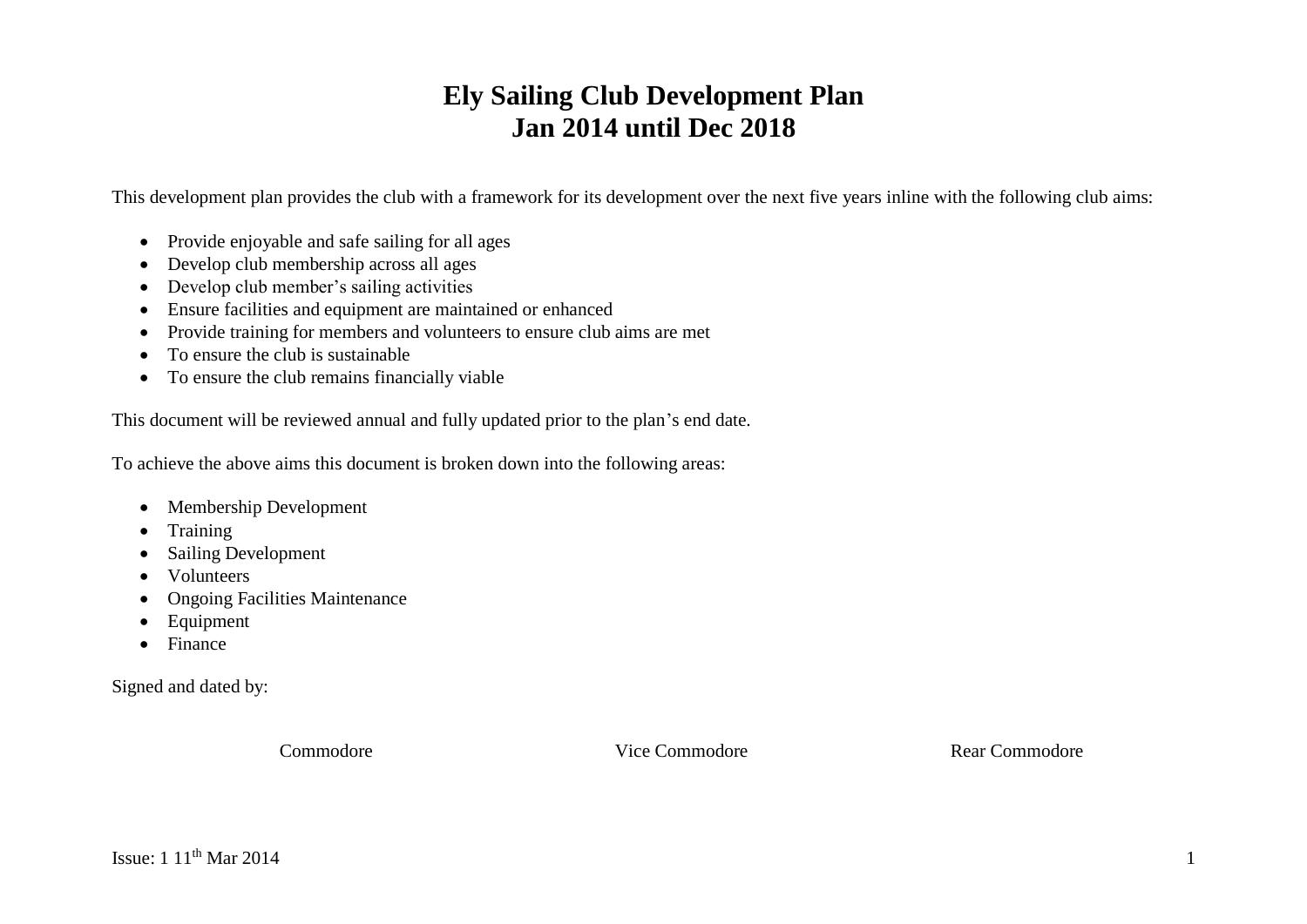# **Membership Development**

| <b>Current Position</b>                                                | <b>Future Aims</b>                                                           |
|------------------------------------------------------------------------|------------------------------------------------------------------------------|
|                                                                        |                                                                              |
| A steady core membership sustaining the activities of the club. The    | 2014                                                                         |
| majority of new members come into the club via the annual              |                                                                              |
| membership included with a training course.                            | Open Day to be held in the same successful format as that held in            |
|                                                                        | 2013.                                                                        |
| Fair attendance for Thursday evening sailing. However, lower           | Sailing Guru introduced on social Saturdays to offer support to newer        |
| numbers of new members seen over the last few years and smaller        | members and to encourage their development.                                  |
| numbers staying on after sailing has finished.                         | More social aspects to Thursday nights to be encouraged, including           |
|                                                                        | back to basic of new members racing being a priority.                        |
| Good attendance for social Saturday sailing however, very few new      | A limited number of Friday social sailings introduced.                       |
| members return for a second season.                                    | Quarterly newsletter introduced in addition to Commodores Waffle             |
|                                                                        | which aims to get members input in addition to that from the                 |
| Enough boats taking part for Sunday racing to take place. However,     | committee.                                                                   |
| very few new members coming through, especially in the non-cadet       | Model boat section fully incorporated in terms of club offering and          |
| age group.                                                             | general arrangements.                                                        |
|                                                                        | Use of social media developed further                                        |
| The social side is also steady with a mix of members coming to events. |                                                                              |
|                                                                        | 2015-2018 Inc                                                                |
| Other routes for new members are currently via the Open Day and        |                                                                              |
| word of mouth.                                                         | Continuation of Open Day.                                                    |
|                                                                        | Full advertising strategy developed.                                         |
|                                                                        | Full social media plan with continuous updating to provide club              |
|                                                                        | communication.                                                               |
|                                                                        | Evaluate changes to membership packages for new members e.g. 2 <sup>nd</sup> |
|                                                                        | year discount if signed up before two months has past from training          |
|                                                                        | course date etc.                                                             |
|                                                                        | Winter social programme arranged along with full season long social          |
|                                                                        | programme defined early in the year.                                         |
|                                                                        | Full clearer defined bar opening time in-line with all club opening.         |
|                                                                        | Define 'pull through' strategy to develop new members sailing.               |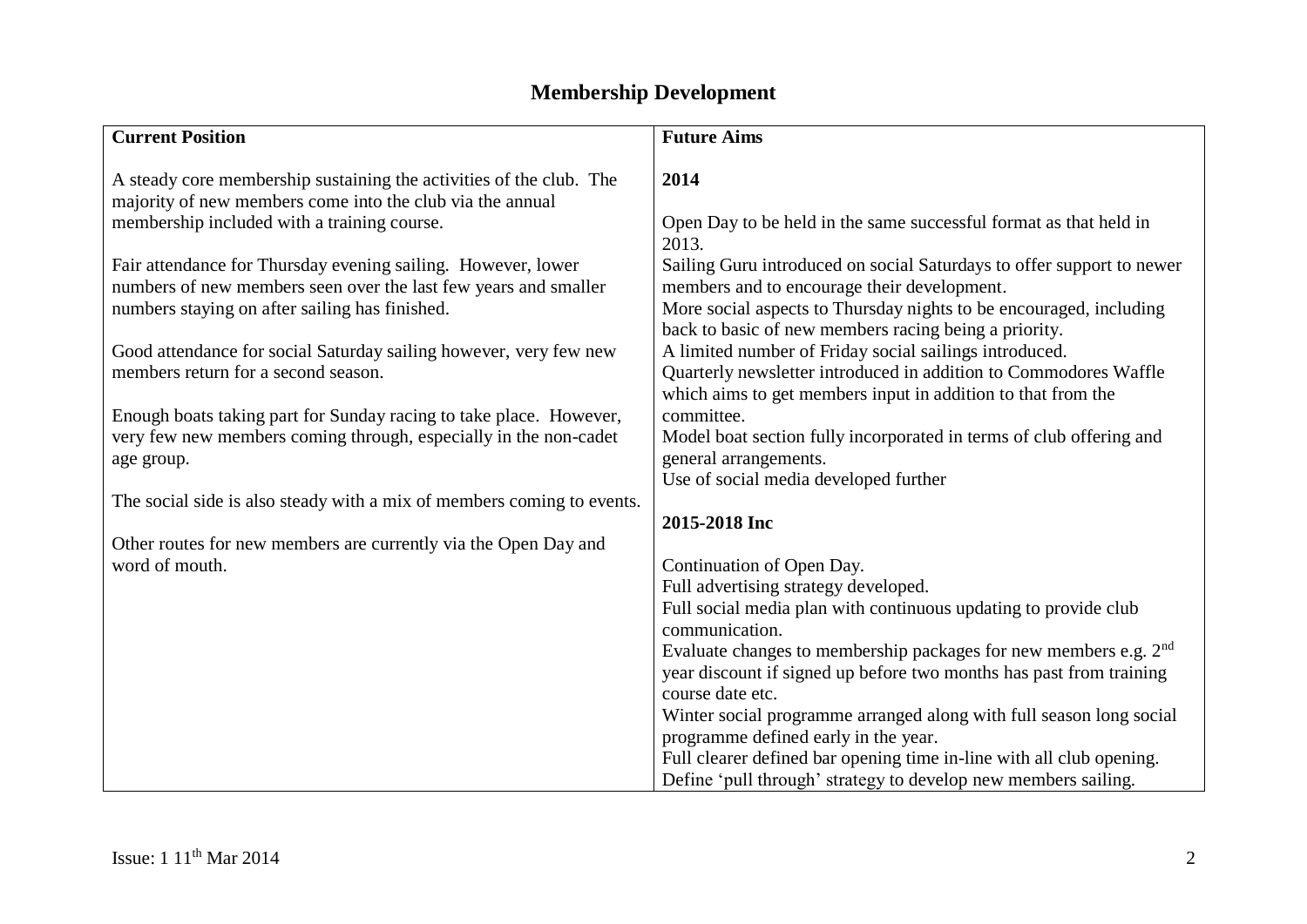### **Training**

| <b>Current Position</b>                                                                                                                                                                                                                                                                                                                                                                                                                                                                    | <b>Future Aims</b>                                                                                                                                                                                                                                                                                                                                                                                                                                                                                                                                                                                                             |
|--------------------------------------------------------------------------------------------------------------------------------------------------------------------------------------------------------------------------------------------------------------------------------------------------------------------------------------------------------------------------------------------------------------------------------------------------------------------------------------------|--------------------------------------------------------------------------------------------------------------------------------------------------------------------------------------------------------------------------------------------------------------------------------------------------------------------------------------------------------------------------------------------------------------------------------------------------------------------------------------------------------------------------------------------------------------------------------------------------------------------------------|
| As previously stated, this is the main source of new members into the<br>club.<br>The club is a recognised RYA Training Centre and a RYA Champion<br>Club<br>The club runs a variety of courses for circa 50 -60 people a year.<br>These courses are for all age groups and include RYA level 1 and 2 as<br>well as Stage 1, 2 and 3. Race coaching is also offered as well as<br>Powerboat level 2. The club can also now offer RYA First Aid.<br>The club has the following instructors: | 2014<br>Maintain the numbers of courses offered.<br>Using a Sport England Grant to update equipment, it is hoped the club<br>can offer RYA Safety Boat training.<br>Increase the numbers of Senior Instructors to ease the burden on Senior<br>Instructors regarding running courses.<br>Increase the number of DIs/AIs to the 2013 level.<br>Increase Powerboat Instructors by one.<br>Hold internal First Aid courses.<br>Define the equipment required by the training centre e.g. video camera,<br>spray tops, buoyancy aids etc. on a rolling five year programme.<br>Greater links with local schools being established. |
| 2 x Coach Assessors'<br>2 x Senior Instructors<br>$7 \times DIS/Als$<br>3 x Powerboat Instructors<br>6 x Race Coaches<br>1 x First Aid Instructor                                                                                                                                                                                                                                                                                                                                          | 2015-2018 Inc<br>Maintain number of courses offered.<br>Maintain/increase post 2014 instructor numbers.<br>Support 'pull-through' strategy to develop members sailing as stated in<br>the Membership Development Section.<br>Maintain training centre equipment and enact the rolling five year<br>programme as defined above.<br>Further school links developed.<br>Model yacht training offered.                                                                                                                                                                                                                             |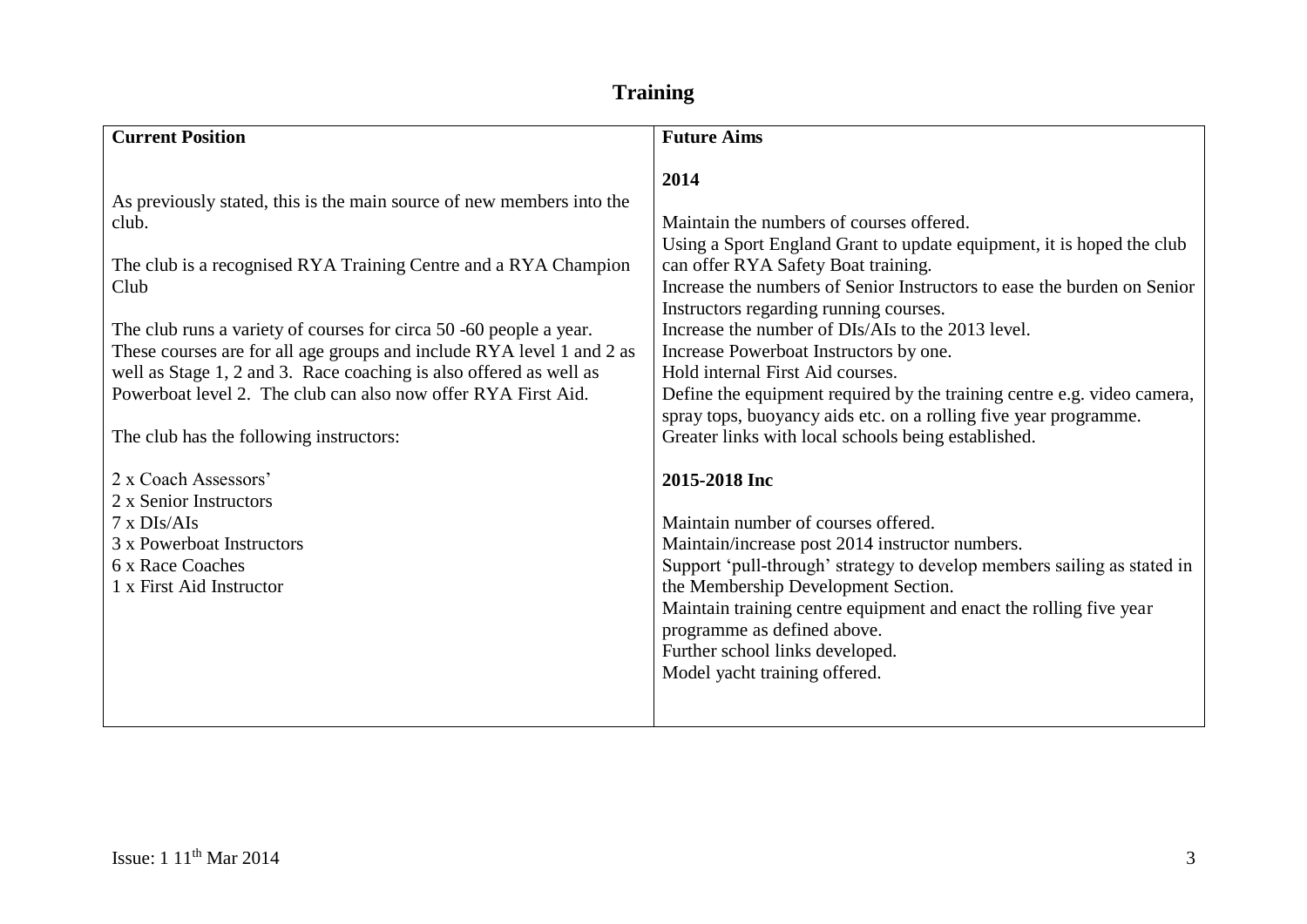## **Sailing Development**

| <b>Current Position</b>                                                                                                                                                          | <b>Future Aims</b>                                                                                                                                                                                             |
|----------------------------------------------------------------------------------------------------------------------------------------------------------------------------------|----------------------------------------------------------------------------------------------------------------------------------------------------------------------------------------------------------------|
| The club sailing season runs from the end of March / early April until<br>the last weekend in October.                                                                           | 2014                                                                                                                                                                                                           |
| Sunday afternoon racing is held throughout the sailing season.<br>Saturday social afternoon sailing stats at the end of April and finishes<br>at the end of September.           | Current sailing programme maintained.<br>Pursuit race running across the whole season as its own trophy.<br>Friday evening sailing introduced within the calendar.<br>Model yacht trophies and racing defined. |
| Thursday evening social sailing / social and beginners racing takes<br>place during the season for as long as daylight will allow (Mid April<br>until mid September).            | Team Racing introduced.<br>More encouragement of club members to attend club Open events.<br>Focus on a youth event.                                                                                           |
| Sunday racing is split into four series with a mix of pursuit, handicap<br>and class racing. This is interspaced with one off trophy races, Open<br>events and training courses. | 2015-2018 Inc<br>Current sailing programme maintained.<br>Friday evening sailing evaluated and if applicable established.                                                                                      |
| A youth league is held between other local Cambridgeshire sailing<br>clubs.                                                                                                      | Further Team Racing events introduced.<br>Adult racing league in Cambridgeshire clubs.<br>Members encourage and supported to sail at Open events held at other<br>clubs.                                       |
| Some members also take part in external Open events and national<br>competitions.                                                                                                | A several day youth event introduced.                                                                                                                                                                          |
| Model yacht racing held one evening a week during the season and<br>moves to Saturday afternoons in the winter.                                                                  |                                                                                                                                                                                                                |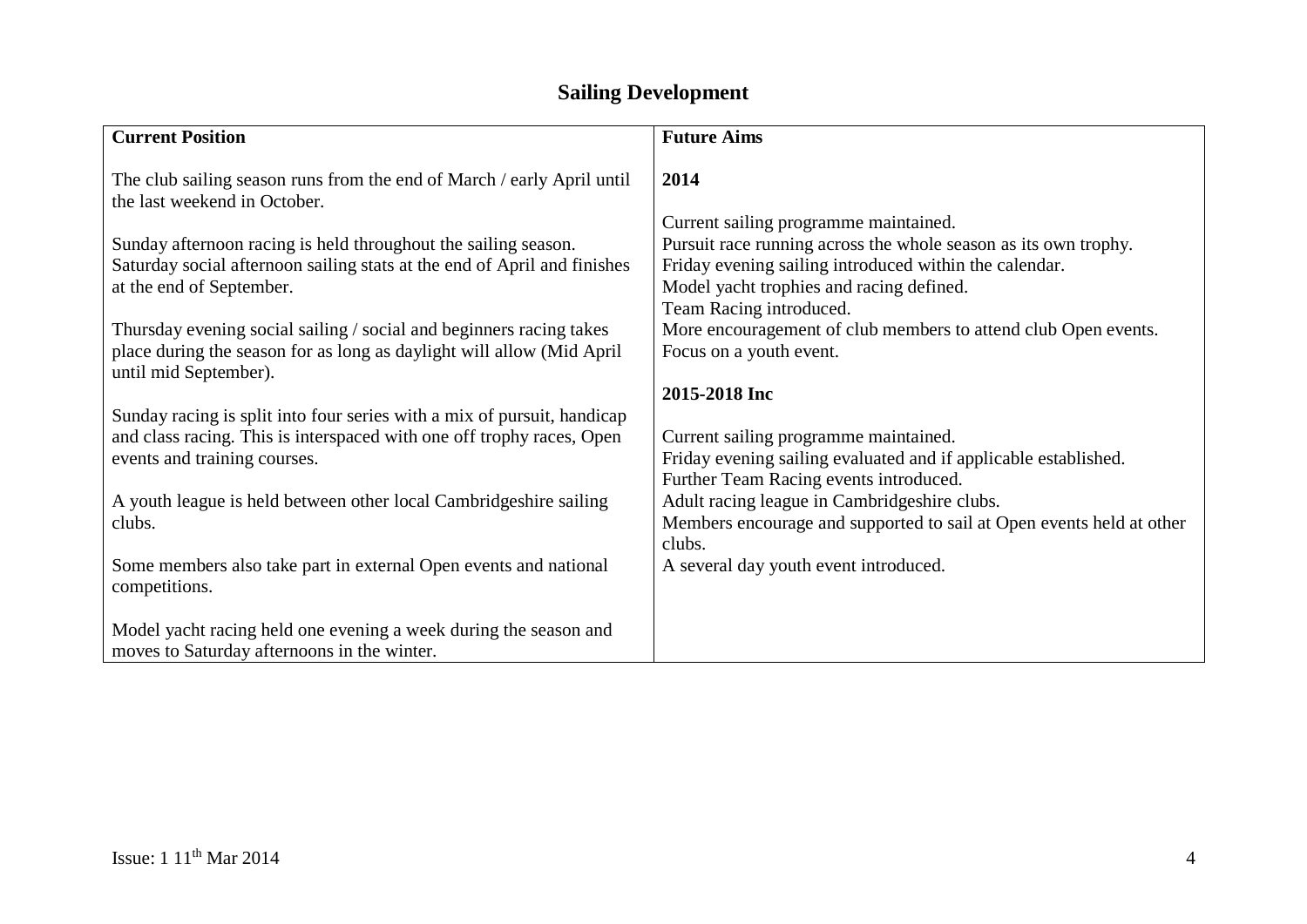#### **Volunteers**

| <b>Current Position</b>                                                                                                               | <b>Future Aims</b>                                                      |
|---------------------------------------------------------------------------------------------------------------------------------------|-------------------------------------------------------------------------|
| The club is run via many very keen volunteers without whom the club<br>couldn't function. This keeps the costs down for every member. | 2014                                                                    |
| However, the volunteers tend to be the same across all tasks placing a                                                                | Dutyman established to manage calendar duty roster.                     |
| burden on them and masking the needs and benefits of other members                                                                    | New members added into roster to develop their skills for club roles.   |
| being involved.                                                                                                                       | Roles defined for each volunteer area.                                  |
|                                                                                                                                       | Club database used to highlight members general skills/trades when      |
| Volunteers are as follows:                                                                                                            | they join. These skills could then assist the general running of the    |
|                                                                                                                                       | club.                                                                   |
| Committee Members (including flag officers and fleet captains)                                                                        | Minimum numbers of people defined for each volunteer role.              |
| Training Team (covered under the Training section)                                                                                    | New database introduced to reduce club admin.                           |
| Officers of the Day                                                                                                                   | Club race course cards introduced for various wind directions.          |
| Assistant for racing and social sailing                                                                                               |                                                                         |
| <b>Rescue Officer</b>                                                                                                                 | 2015-2018 Inc                                                           |
| <b>House Committee</b>                                                                                                                |                                                                         |
| Winter Working Parity helpers                                                                                                         | Further use of subcommittees and subcommittee roles defined e.g.        |
|                                                                                                                                       | sailing subcommittee, house/social subcommittee, training               |
|                                                                                                                                       | subcommittee etc with assigned budgets if required.                     |
|                                                                                                                                       | Minimum volunteer levels maintained.                                    |
|                                                                                                                                       | Mentoring / training established to progress volunteers e.g. how to run |
|                                                                                                                                       | a race at Ely, how to work the computer, how to record results etc.     |
|                                                                                                                                       | Safety Boat courses run alongside Powerboat Level 2.                    |
|                                                                                                                                       | Continued volunteer refresher training established e.g. Ely rescue      |
|                                                                                                                                       | techniques, revised racing rules etc. With the aim to ensure constancy  |
|                                                                                                                                       | of the delivery for Ely's operation.                                    |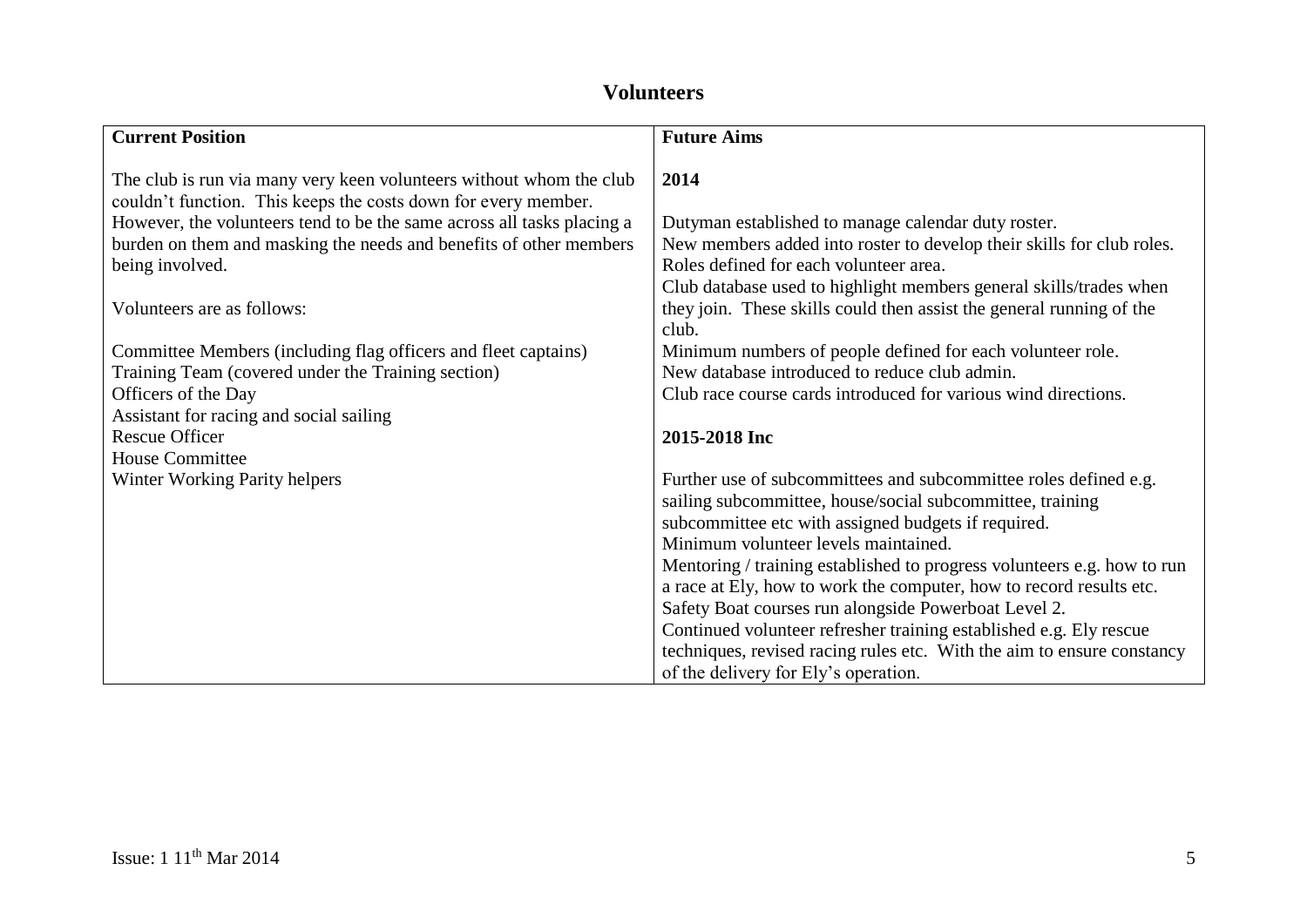### **Ongoing Facilities Maintenance**

| <b>Current Position</b>                                                  | <b>Future Aims</b>                                                  |
|--------------------------------------------------------------------------|---------------------------------------------------------------------|
| The majority of the ongoing maintenance of the club happens on           |                                                                     |
| winter working parties starting in January and finishing by the start of | 2014                                                                |
| the sailing season. This is work is carried out using very keen          |                                                                     |
| volunteers from the club in return for the club providing lunch.         | By the end of 2014 establish a longer term maintenance plan for all |
|                                                                          | club facilities to allow more detailed budgeting.                   |
| This work is a mixture of annual tasks such as ground maintenance and    | Continue using volunteer club members.                              |
| 'one-off' improvement or sustainment work e.g. club house painting,      | More emphasis required to drum up more volunteers especially from   |
| starters box repair, boat maintenance etc.                               | new members.                                                        |
|                                                                          |                                                                     |
|                                                                          | 2015-2018 Inc                                                       |
|                                                                          |                                                                     |
|                                                                          | Facilities maintenance conducted in accordance with the long term   |
|                                                                          | plan which will also be reviewed annually.                          |
|                                                                          | Continue using volunteer club members.                              |
|                                                                          |                                                                     |
|                                                                          |                                                                     |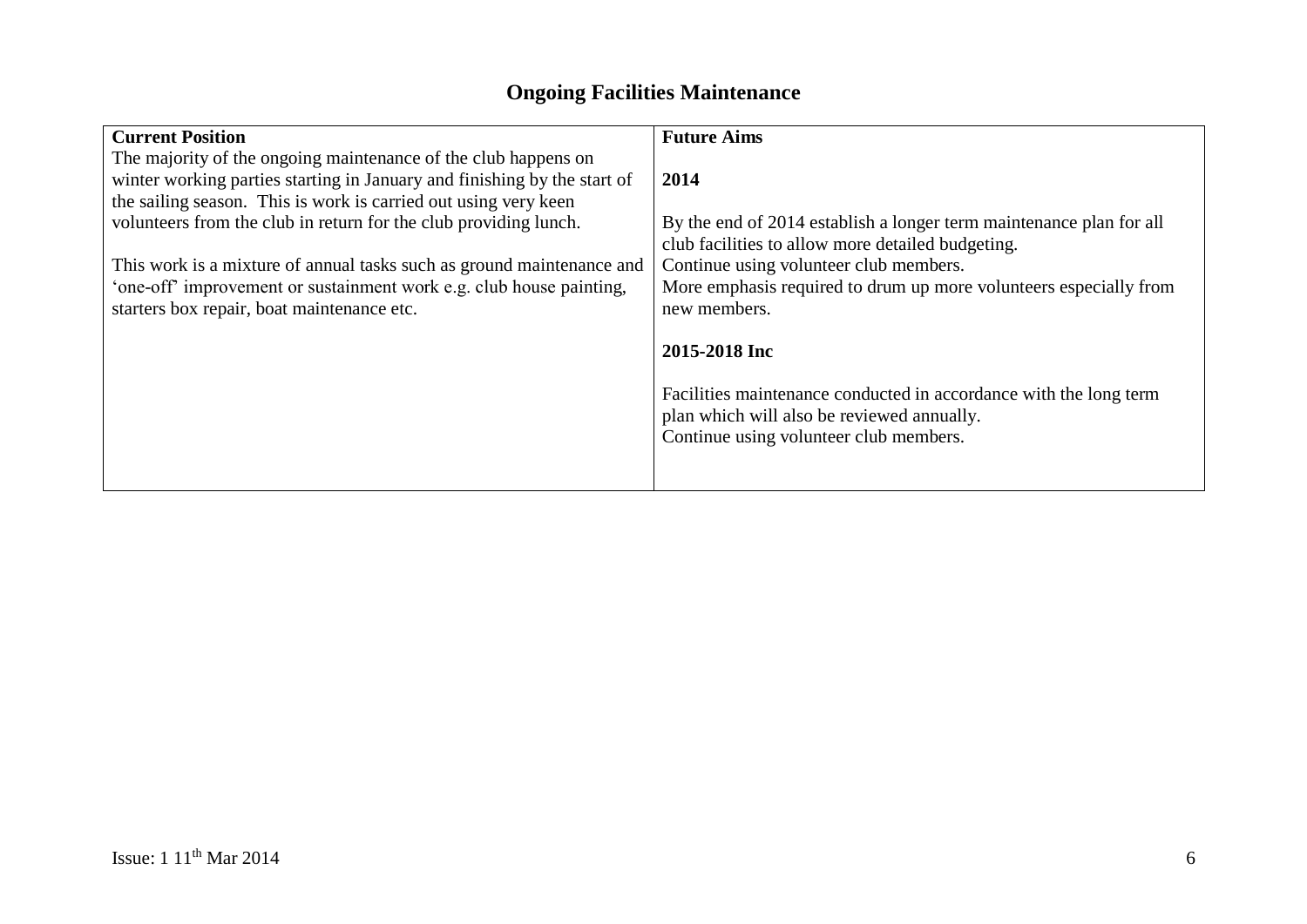## **Equipment**

| <b>Current Position</b>                                                                                                                                      | <b>Future Aims</b>                                                                                                                                                                                                                              |
|--------------------------------------------------------------------------------------------------------------------------------------------------------------|-------------------------------------------------------------------------------------------------------------------------------------------------------------------------------------------------------------------------------------------------|
| The club is well equipped in terms of club boats and equipment as<br>follows (Major items listed):<br><b>Sailing Dinghies</b>                                | 2014<br>Continue the good level and state of equipment.<br>Produce a rolling refresh plan e.g. replacement timescale for older                                                                                                                  |
| 6 x Toppers<br>2 x Picos<br>$2 \times$ Laser 1 (All rigs)<br>2 x Laser 2000<br>1 x Enterprise<br>2 x Wayfarers                                               | Toppers, newer Laser 1's, general re-roping etc. This will not only<br>help with club budgeting but will give a future direction for grant<br>applications and make any application process easier.<br>2015-2018 Inc<br>Work to plan generated. |
| <b>Power Boats</b><br>1 x Jeanneau Rigiflex +20HP Outboard<br>1 x Dory +20HP Outboard<br>Various sails and ancillary equipment as held in the sailing store. |                                                                                                                                                                                                                                                 |